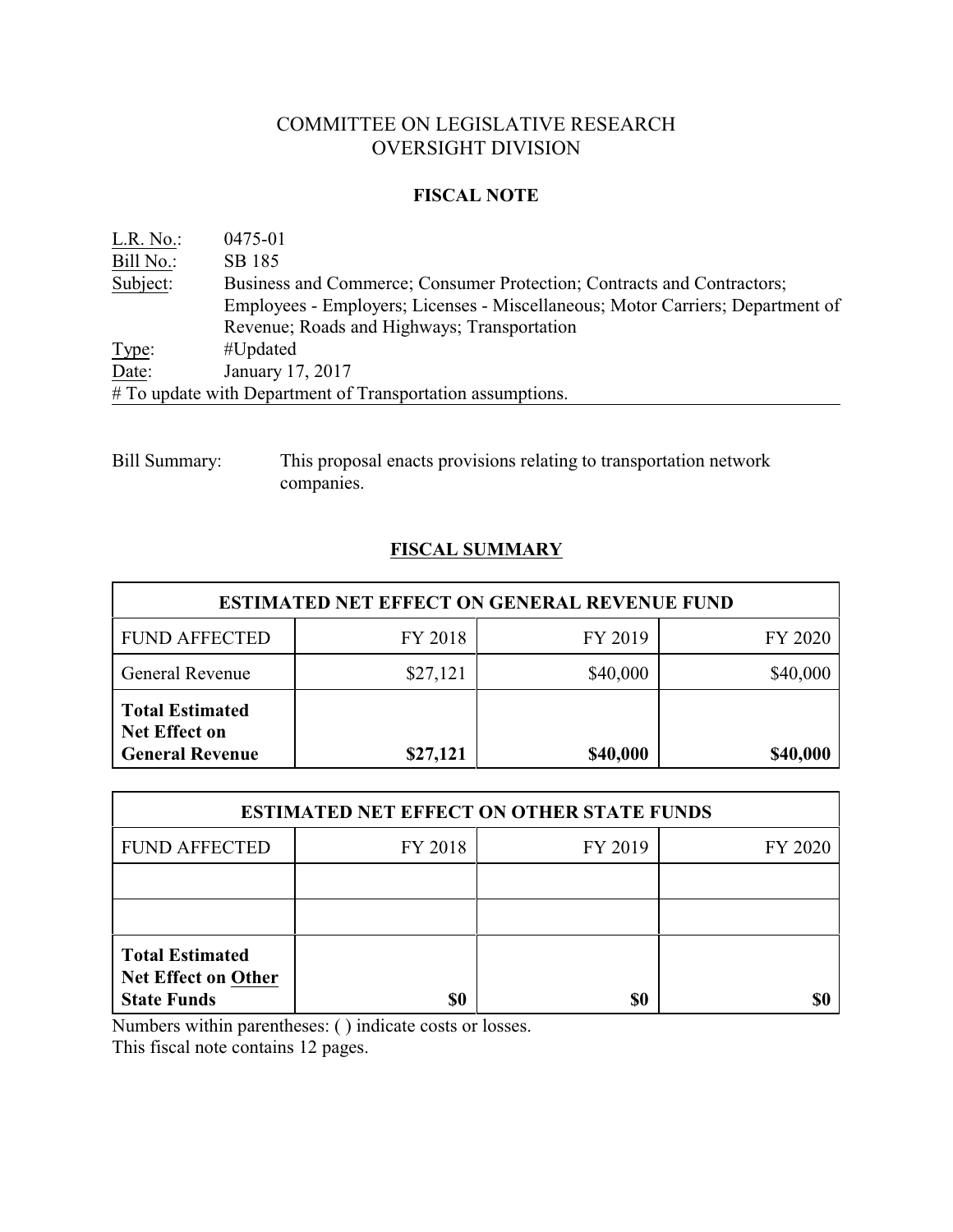| <b>ESTIMATED NET EFFECT ON FEDERAL FUNDS</b>                         |                         |                         |                         |  |  |
|----------------------------------------------------------------------|-------------------------|-------------------------|-------------------------|--|--|
| <b>FUND AFFECTED</b>                                                 | FY 2018                 | FY 2019                 | FY 2020                 |  |  |
| Unemployment<br>Insurance<br>Administration                          | \$0 or $(\$39,000,000)$ | \$0 or $(\$39,000,000)$ | \$0 or $(\$39,000,000)$ |  |  |
| Wagner-Peyser                                                        | \$0 or $(\$12,000,000)$ | \$0 or $(\$12,000,000)$ | \$0 or $(\$12,000,000)$ |  |  |
| #Total Estimated<br><b>Net Effect on All</b><br><b>Federal Funds</b> | \$0 or (\$51,000,000)   | \$0 or (\$51,000,000)   | \$0 or (\$51,000,000)   |  |  |

| <b>ESTIMATED NET EFFECT ON FULL TIME EQUIVALENT (FTE)</b>    |         |         |         |  |  |
|--------------------------------------------------------------|---------|---------|---------|--|--|
| <b>FUND AFFECTED</b>                                         | FY 2018 | FY 2019 | FY 2020 |  |  |
|                                                              |         |         |         |  |  |
|                                                              |         |         |         |  |  |
| <b>Total Estimated</b><br><b>Net Effect on</b><br><b>FTE</b> |         |         |         |  |  |

 $\boxtimes$  Estimated Net Effect (expenditures or reduced revenues) expected to exceed \$100,000 in any of the three fiscal years after implementation of the act.

| <b>ESTIMATED NET EFFECT ON LOCAL FUNDS</b> |         |         |         |  |
|--------------------------------------------|---------|---------|---------|--|
| I FUND AFFECTED                            | FY 2018 | FY 2019 | FY 2020 |  |
| Local Government                           | \$0     | \$0     | \$0     |  |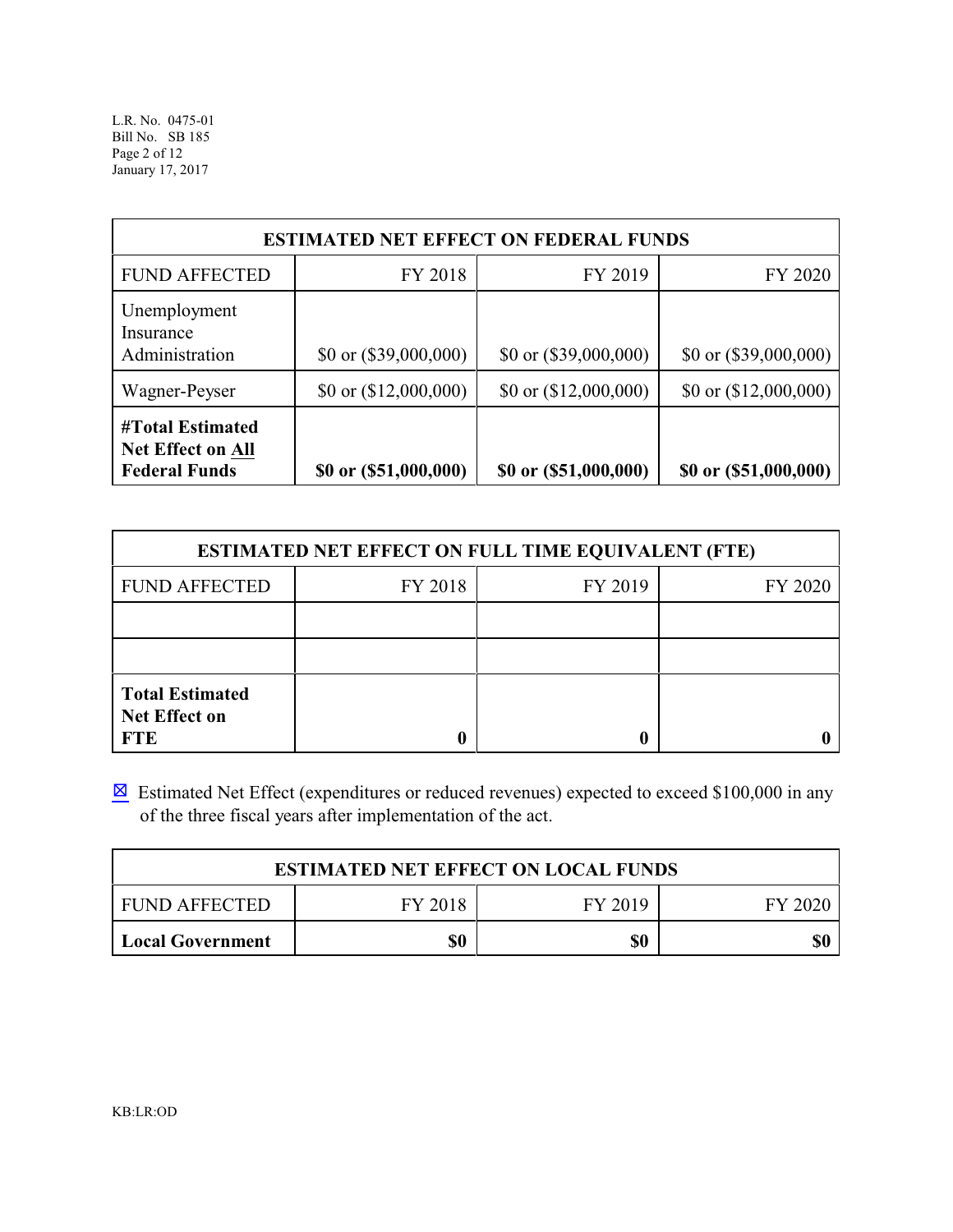L.R. No. 0475-01 Bill No. SB 185 Page 3 of 12 January 17, 2017

#### **FISCAL ANALYSIS**

#### ASSUMPTION

Officials at the **Department of Revenue (DOR)** state the following regarding this proposal:

This proposal provides definitions, regulations, requirements, and restrictions for transportation network companies and transportation network company (TNC) drivers to operate in the state of Missouri.

§387.704 provides that, beginning August 28, 2017, TNC's shall be required to obtain an annual permit from the Department at a fee of \$5,000.

#### *Administrative Impact*

#### Motor Vehicle Bureau

The Department's regulatory functions would be minimal under this bill, as there is no enforcement mechanism or disciplinary process established that would allow the Department to take action against a TNC holding a permit. The TNC would provide basic information on the application such as business name, address, agent contact information, phone number, and would also self-certify that the TNC would abide by all the requirements in §§387.700 to 387.734, RSMo. There is no statutory basis for denying issuance of a permit or revoking a permit once it has been issued.

The proposal only requires that an annual fee be paid and does not set a time frame in which the permit itself expires.

- Procedures will need to be developed for the issuance TNC permits. This will require 80 hours for a Management Analyst Specialist I, at a cost of \$1,780 in FY 2018.
- Develop a new application for annual permit issuance for TNC. This will require 40 hours for a Management Analyst Specialist I, at a cost of \$890 in FY 2018.
- The department's website will need to be updated. This will require 10 hours for an Administrative Analyst III, at a cost of \$240 in FY 2018.
- MVB user acceptance testing for identified system modifications. 80 hours for each system modification for a total of 80 hours by a Management Analyst Specialist I at a cost of \$890 in FY 2018.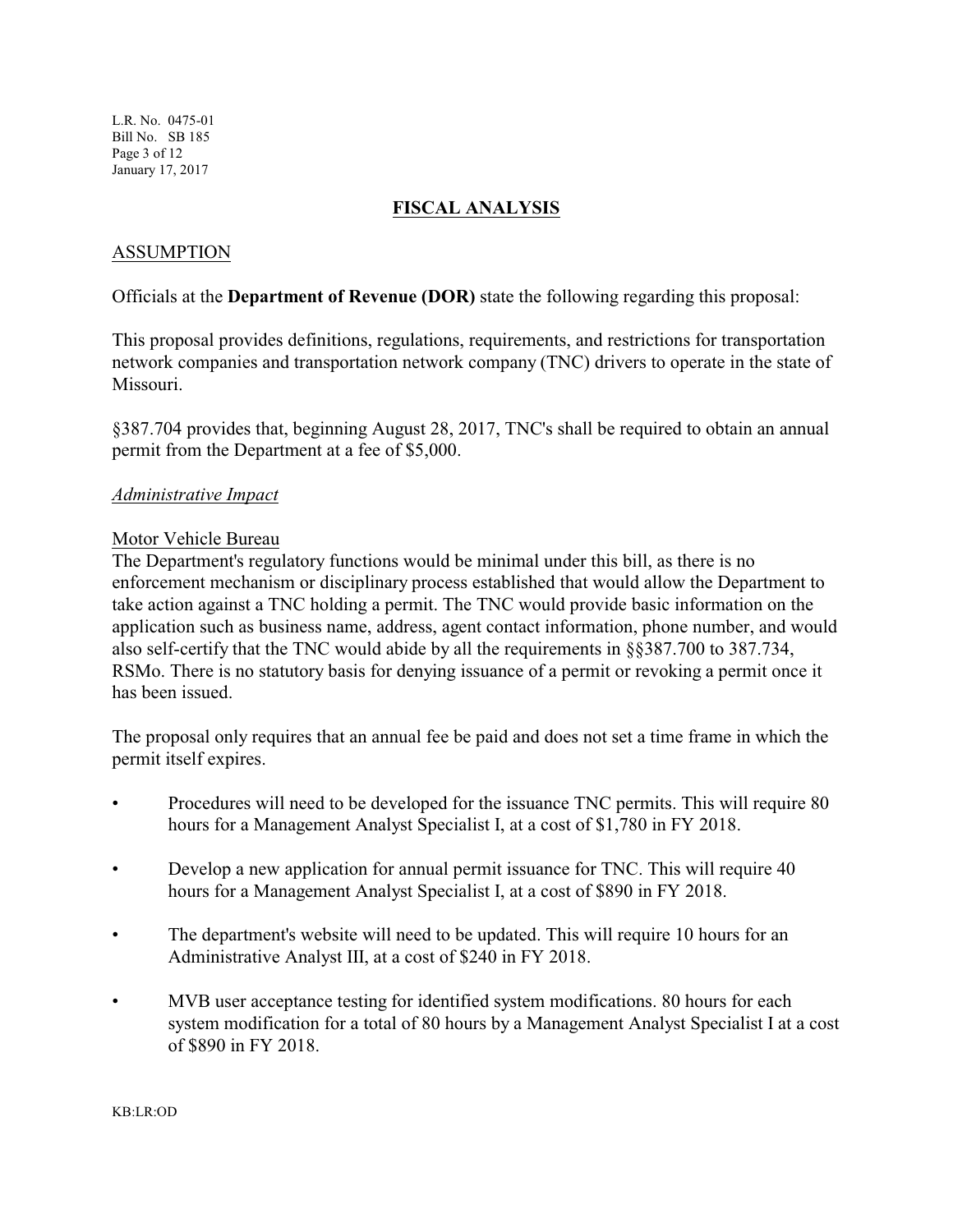L.R. No. 0475-01 Bill No. SB 185 Page 4 of 12 January 17, 2017

### ASSUMPTION (continued)

#### *Administrative Impact* (continued)

OA-ITSD services are required at a cost of \$12,879 (171.72 hours x \$75 per hour).

The Department has identified one TNC currently operating within the state of Missouri; the Department assumes that the costs for processing applications will be absorbed with existing resources.

The Department will modify DMVConnect to facilitate the new TNC process and collect the required \$5,000 fee.

It is assumed that each TNC annual permit issued will expire twelve months from the date of issuance.

In summary, DOR assumes a cost of **\$16,679** (\$1,780 + \$890 + \$240 + \$890 + \$12,879) in FY 2018.

**Oversight** assumes DOR is provided with core funding to handle a certain amount of activity each year. Oversight assumes DOR could absorb the administrative costs related to this proposal and will reflect a cost of \$12,879 for OA-ITSD services.

#### Driver License Bureau

It is unclear whether the proposed language in §387.702 is intended to exempt TNC drivers from the requirement of having a Class E Chauffer's license. If it is the sponsors intent to exempt TNC drivers from the provisions of §302.015, which requires the Class E for-hire driver license for a person "who operates a motor vehicle in the transportation of persons or property, and who receives compensation for such services in wages, salary, commission or fare, or who as an owner or an employee operates a motor vehicle carrying passengers or property for hire…" the bill language should clearly specify the same.

The Department would assume the language, as written, would exempt TNC drivers from the requirement of having a Class E license for purposes of transporting persons for compensation.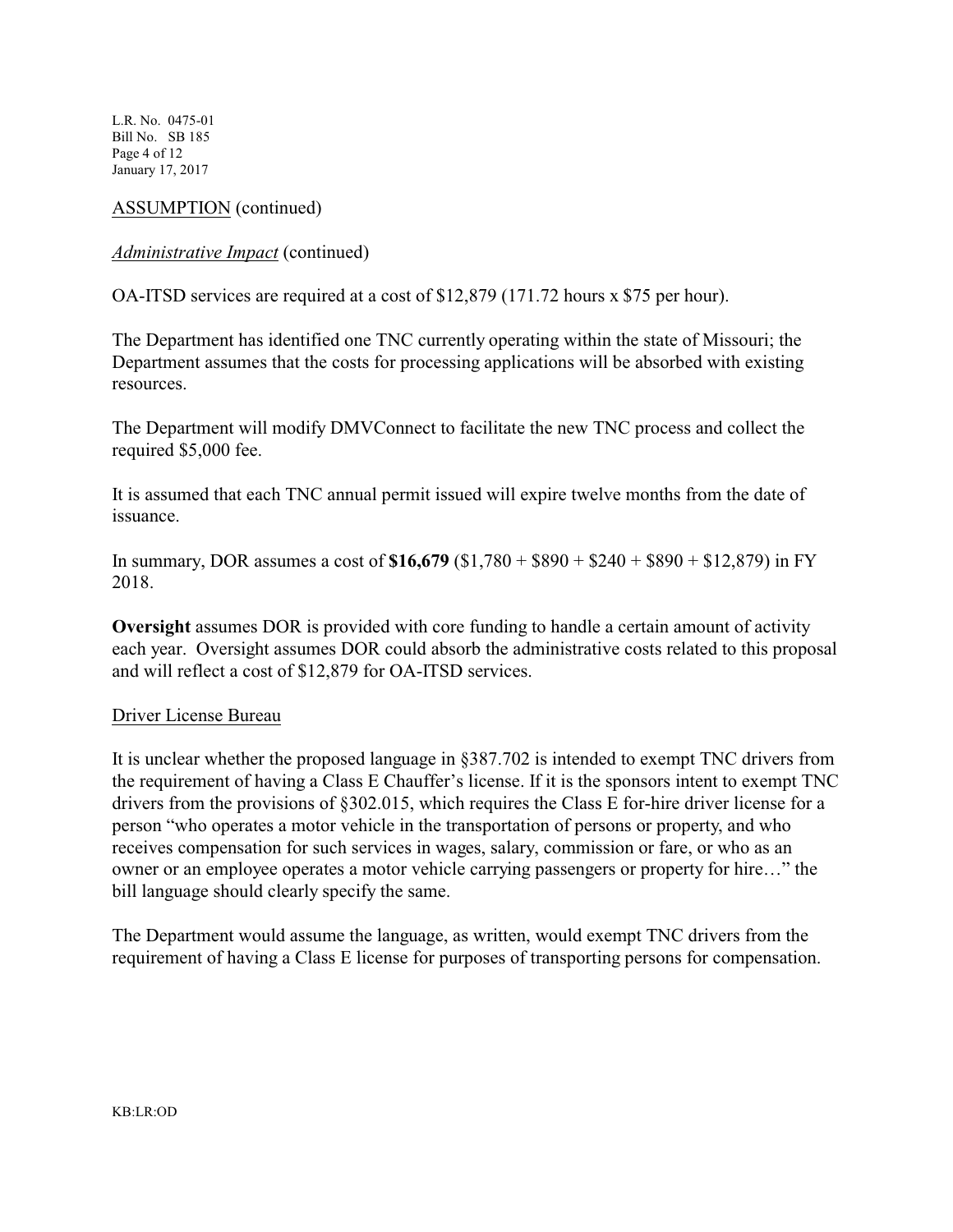L.R. No. 0475-01 Bill No. SB 185 Page 5 of 12 January 17, 2017

## ASSUMPTION (continued)

#### *Revenue Impact*

The Department is aware of one TNC currently operating within the state of Missouri. Additional research has identified other potential TNCs in operation in the United States and other countries. However, it is unknown as to when, or even if, their services or any other companies offering similar services falling under the provisions of this proposal will be available in Missouri.

Based on the one TNC currently operating in Missouri, there will be an increase of \$5,000 each year from the issuance of a TNC license. The Department assumes this increase will be deposited into General Revenue.

Officials from the **Department of Labor and Industrial Relations (DOLIR)** assume this proposal adds a new section 387.414, which indicates that drivers shall be independent contractors and not employees of the transportation network company (TNC) if certain conditions are met. This proposal also adds section 387.432.1, which indicates that TNC drivers shall not be considered employees of the TNC for purposes of Chapters 285, 287, 288, and 290 (certain labor laws, including employment security and workers' compensation) unless there is a written employment agreement.

A TNC is "a corporation, partnership, sole proprietorship, or other entity that is licensed and operating in Missouri that uses a digital network to connect transportation network corporation riders to transportation network corporation drivers who provide prearranged rides."

Each year, on October 31, the Secretary of Labor certifies the state unemployment insurance programs that conform and comply substantially with federal law. (26 U.S.C. § 3304.) If, and only if, a state's unemployment insurance program is certified to be in conformity with Federal requirements, employers within the state are eligible to receive a credit against their Federal Unemployment Tax Act (FUTA) taxes. (26 U.S.C. § 3302.)

This proposal may raise an issue with federal law since section 387.414 indicates that drivers shall be considered independent contractors and not employees of the TNC if certain conditions are met.

Section 387.432.1 specifically provides, for the purposes of Chapter 288, that a TNC shall not be considered the employer of a driver, and that a driver shall not be considered the employee of a TNC, unless there is a written contract.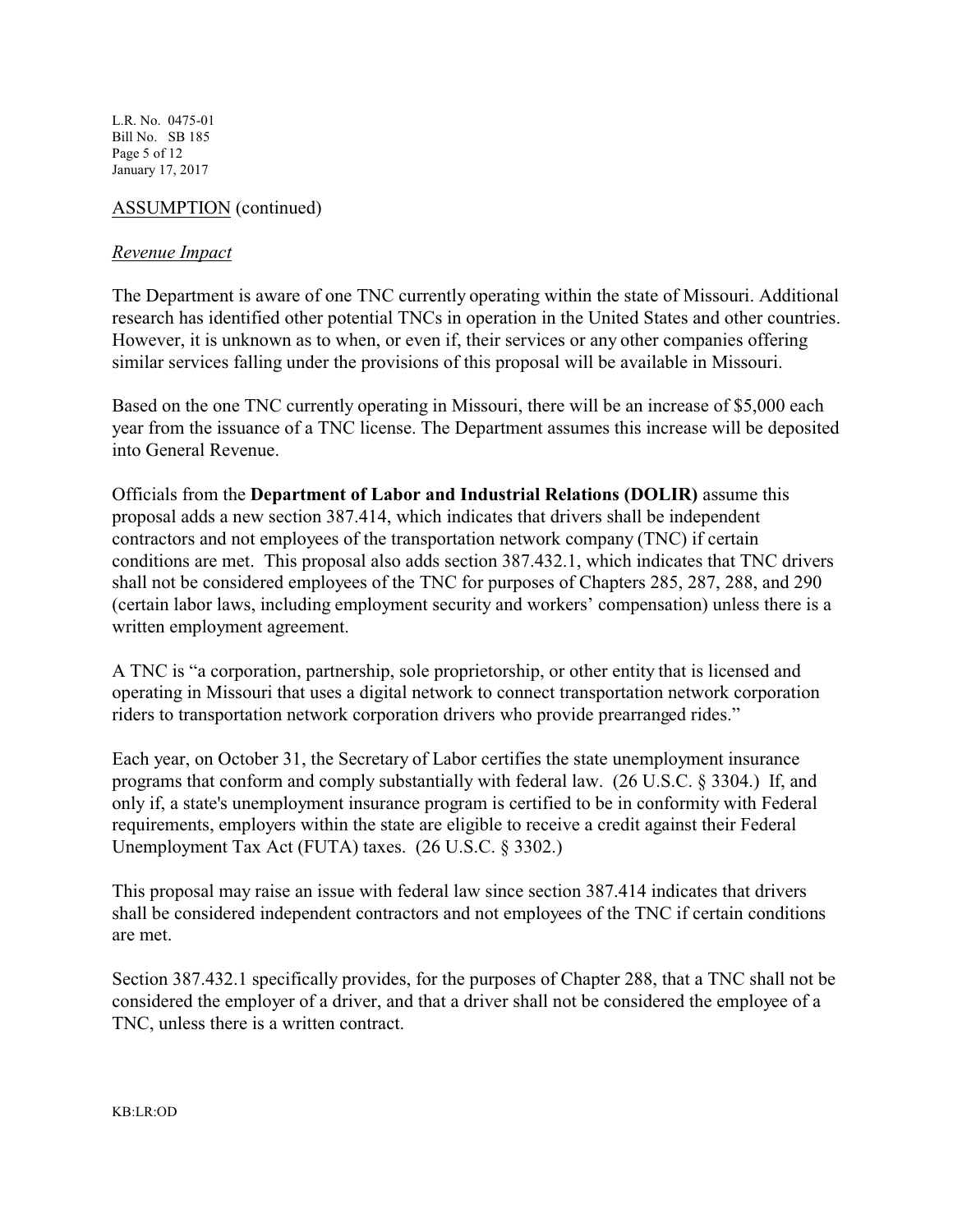L.R. No. 0475-01 Bill No. SB 185 Page 6 of 12 January 17, 2017

#### ASSUMPTION (continued)

The designation of independent contractor status for services performed for a TNC that may include entities required to be covered under  $3304(a)(6)(c)(7)$ , FUTA) and certain nonprofit organizations (Section 3306(c)(8), FUTA) must be covered under the UC system if an employer/employee relationship exists.

Section 3304(a)(6)(A), FUTA, requires as a condition of certification of the unemployment compensation (UC) program that unemployment compensation (UC) be payable based on certain services that are not subject to the FUTA tax. Services performed for state and local governmental entities and Indian Tribes (Section 3306(c)(7), FUTA) and certain nonprofit organizations (Section 3306(c)(8), FUTA) must be covered under the UC system if an employer/employee relationship exists.

Section 3306(I), FUTA, references the definition of an employee in Section 3121(d) of the Internal Revenue Code (IRC) of 1986. Section 3121(d)(2), IRC, specifies that employee means "any individual who, under the usual common law rules applicable in determining the employer-employee relationship, has the status of an employee." Regulations implementing Section 3306(I), FUTA, are found at 26 C.F.R. 31.3306(i)-1.

These regulations specify that an individual is an employee if the relationship between the individual and the person for whom services are performed has the legal relationship of employer and employee:

"Generally such a relationship exists when the person for whom the services are performed has the right to control and direct the individual who performs the services, not only as to the results to be accomplished by the work but also as to the details and means by which that result is accomplished."

The regulations go on to point out that "it is not necessary that the employer actually direct or control the manner in which the services are performed; it is sufficient if [the employer] has the right to do so." Concerning independent contractors, the regulations are not permissive; if an employer-employee relationship exists, "it is of no consequence that the employee is designated as a partner, co-adventurer, agent, independent contractor, or the like."

Thus, the basic determinant of whether or not service is performed by an independent contractor is the right of direction and control, whether or not it is exercised.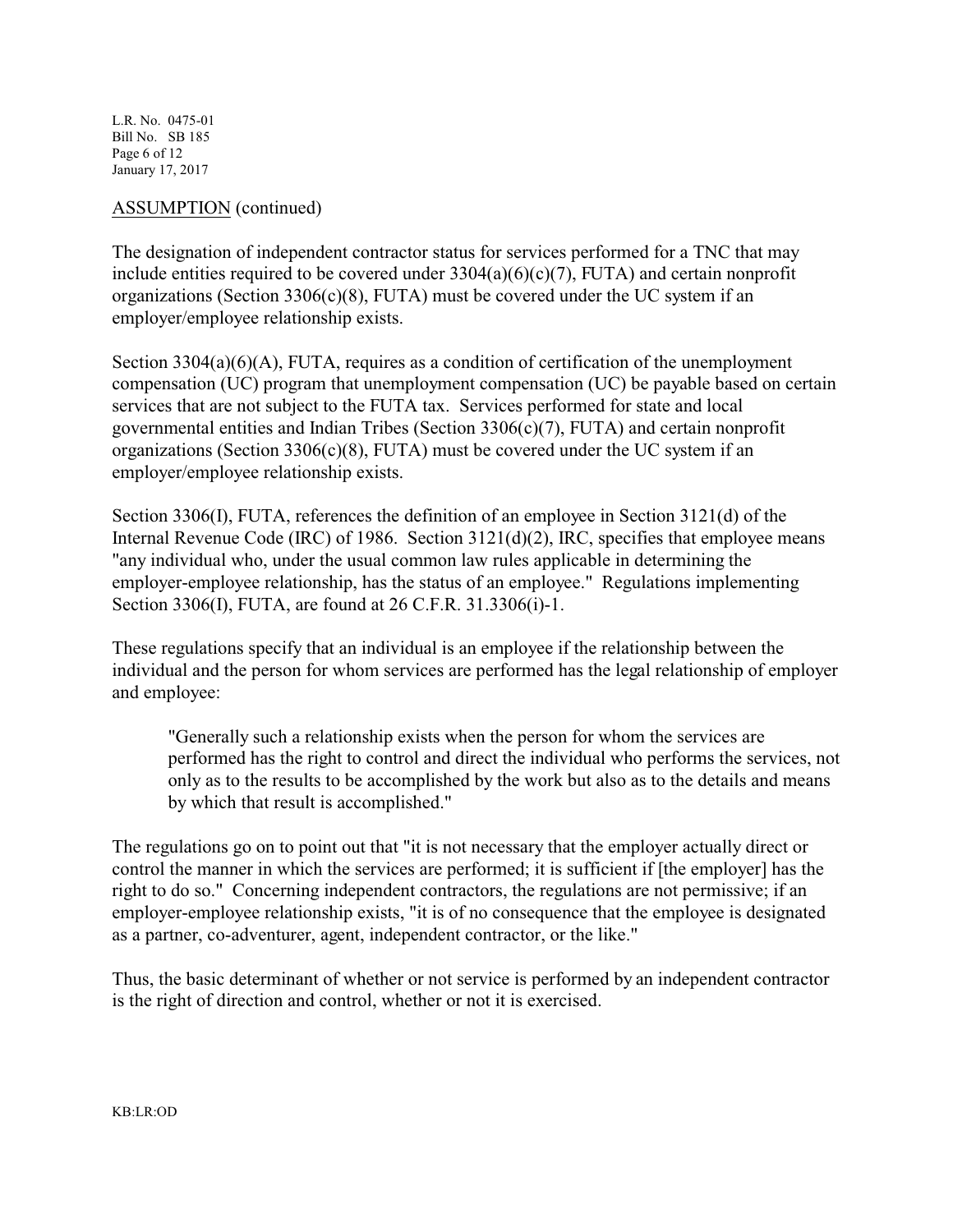L.R. No. 0475-01 Bill No. SB 185 Page 7 of 12 January 17, 2017

#### ASSUMPTION (continued)

While this proposal does not amend the Missouri UI law, the provision in the proposal that an independent contractor relationship exists may preclude the Division of Employment Security from applying the common law of agency right to control test for determination of an employment relationship as provided in Section 288.034.5 RSMo. Missouri UI law must contain a test for an employment relationship at least as strict as the test used by the IRS. The classification of an independent contractor relationship in this bill could result in the exclusion of coverage under the Missouri UI law. Certain individuals could be classified as independent contractors regardless of the outcome of a determination on employment using the common law of agency right to control test. As a result, their services would not be covered under Section 3304(a)(6)(A), FUTA.

In the event that there is the right of direction and control of the services performed by the individual, and the employer is a TNC that is a state and local governmental entity, certain nonprofit organizations, and Indian tribes, the services must be covered under UI law, or a conformity issue would be raised.

Review of this proposal by the United States Department of Labor (USDOL) has identified an issue that may affect certification of Missouri's unemployment insurance (UI) program.

The federal and state governments are jointly responsible for administering the UI system. State laws must meet certain federal requirements for the state agency to receive the administrative grants needed to operate its UI program and for employers to qualify for certain tax credits.

This proposal may create a conformity issue with the Federal UC laws. Non-conformity with federal law would jeopardize the certification of Missouri's UI program. If the program fails to be certified, Missouri would lose approximately \$38 million in federal funds the state receives each year to administer the UI program. Additionally, Missouri would lose the approximately \$12 million in federal funds each year the Department of Economic Development, Division of Workforce Development (DED) uses for Wagner-Peyser re-employment services.

The FUTA imposes a 6.0% percent payroll tax on employers. Most employers never actually pay the total 6.0% percent due to credits they receive for the payment of state unemployment taxes and for paying reduced rates under an approved experience rating plan. FUTA allows employers tax credits up to a maximum of 5.4% percent against the FUTA payroll tax if the state UI law is approved by the Secretary of Labor.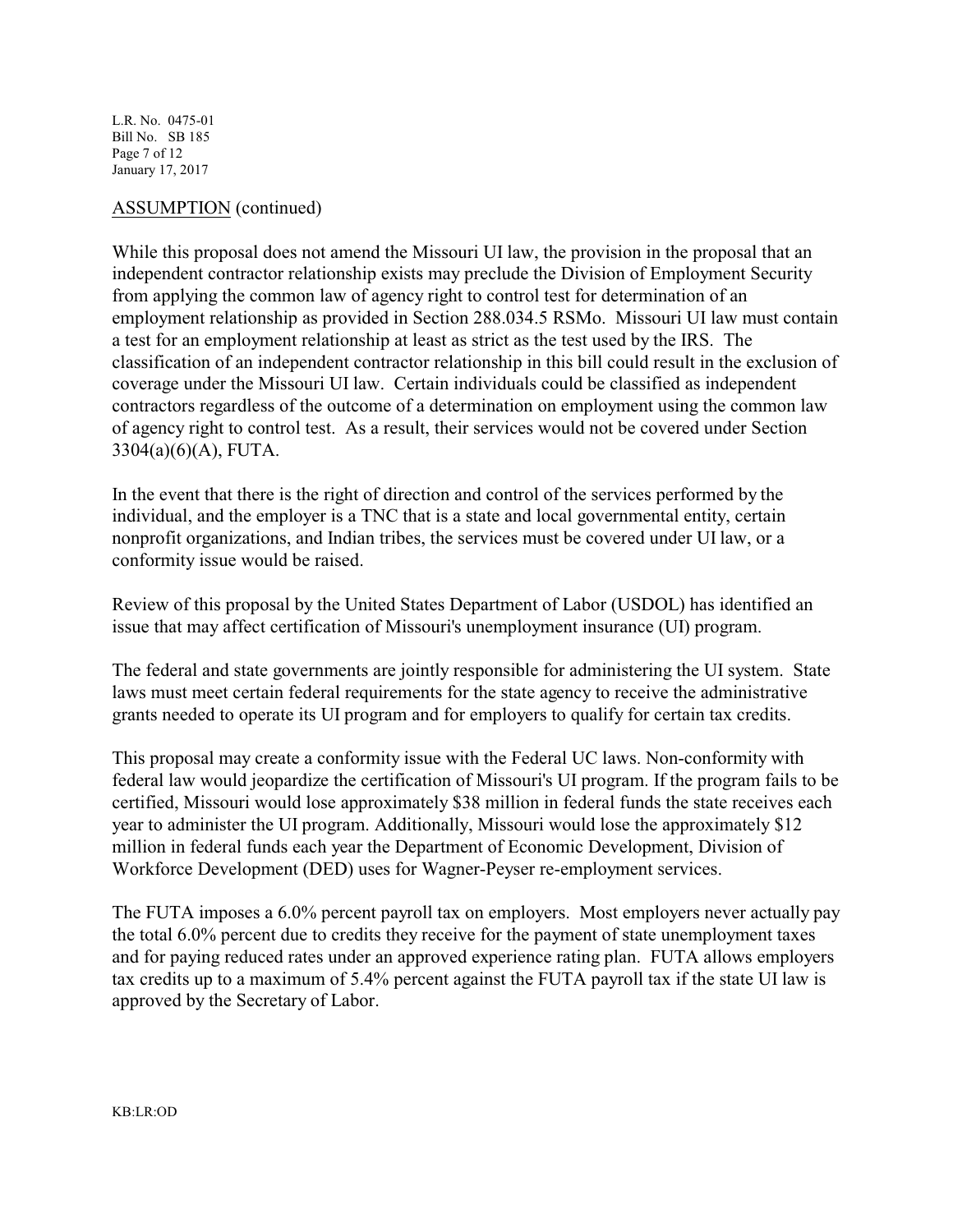L.R. No. 0475-01 Bill No. SB 185 Page 8 of 12 January 17, 2017

#### ASSUMPTION (continued)

However, if this bill causes Missouri's program to be out of compliance or out of conformity, Missouri employers would pay the full 6.0% percent, or approximately an additional \$917 million per year.

**Oversight** will range the fiscal impact of this proposal from \$0 (does not put Missouri out of compliance) to a loss of \$51 million in federal funds (if it is found by the federal government that Missouri is out of compliance with the federal requirements for certification of Missouri's Unemployment Insurance program) in FY `18, FY `19 and FY `20.

Officials from the **Office of the Secretary of State (SOS)** state many bills considered by the General Assembly include provisions allowing or requiring agencies to submit rules and regulations to implement the act. The SOS is provided with core funding to handle a certain amount of normal activity resulting from each year's legislative session. The fiscal impact for this fiscal note to the SOS for Administrative Rules is less than \$2,500. The SOS recognizes that this is a small amount and does not expect that additional funding would be required to meet these costs. However, the SOS also recognizes that many such bills may be passed by the General Assembly in a given year and that collectively the costs may be in excess of what the office can sustain with the core budget. Therefore, the SOS reserves the right to request funding for the cost of supporting administrative rules requirements should the need arise based on a review of the finally approved bills signed by the governor.

**Oversight** assumes the SOS could absorb the costs of printing and distributing regulations related to this proposal. If multiple bills pass which require the printing and distribution of regulations at substantial costs, the SOS could request funding through the appropriation process.

Officials from the **Joint Committee on Administrative Rules** state this proposal is not anticipated to cause a fiscal impact beyond its current appropriation.

#Officials from the **Department of Transportation** assume the proposal will have no fiscal impact on their organization.

Officials from the **Department of Insurance, Financial Institutions and Professional Registration** and **Department of Public Safety - Missouri Highway Patrol** each assume the proposal will have no fiscal impact on their respective organizations.

MHP states they receive \$22 in revenue per background check provided (\$2 from FBI background checks and \$20 from state background checks). MHP also stated that it is unknown how many transportation network companies will require background checks.

KB:LR:OD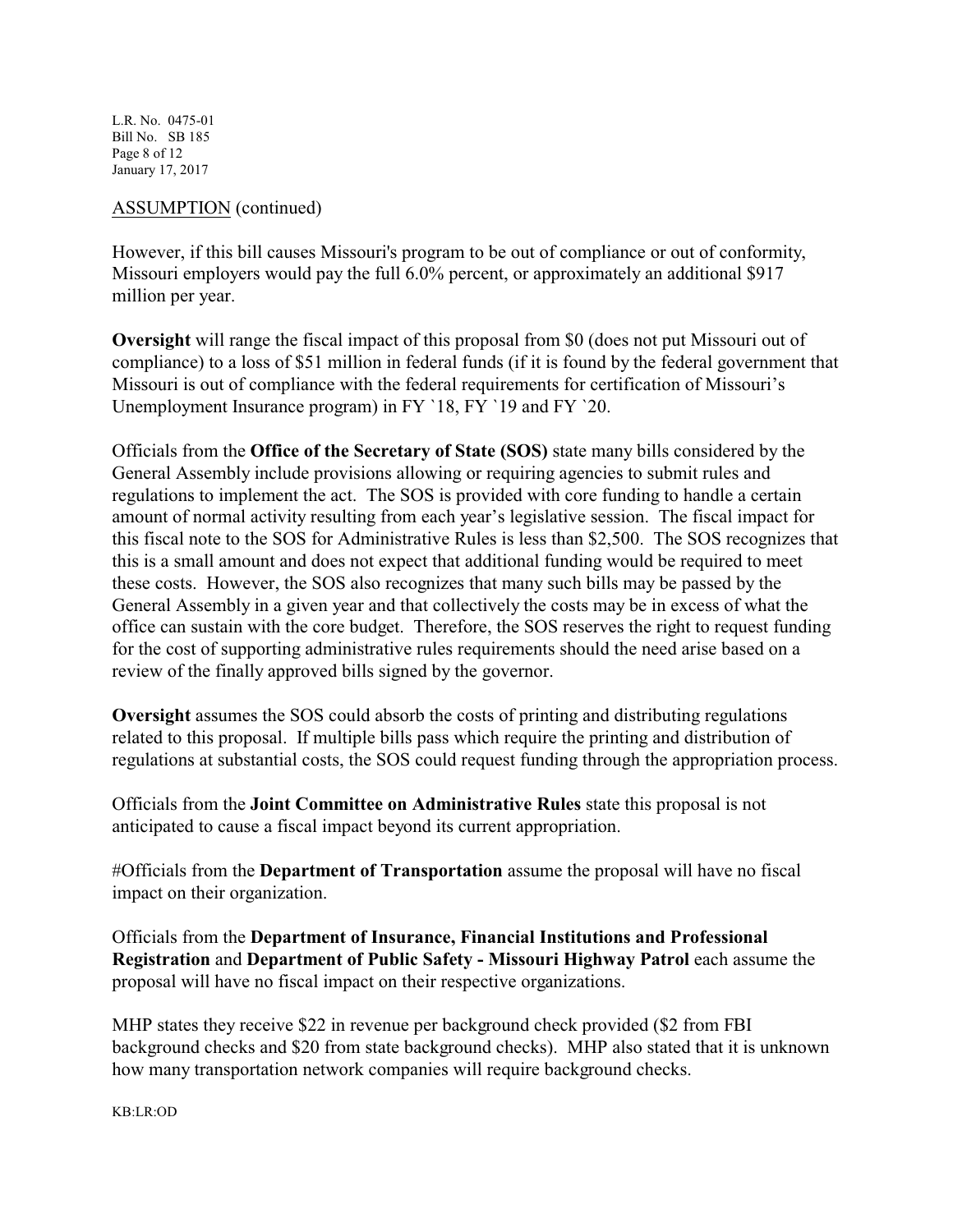L.R. No. 0475-01 Bill No. SB 185 Page 9 of 12 January 17, 2017

# ASSUMPTION (continued)

**Oversight** conducted some research and found several such transportation network companies (Uber, Lyft, Sidecar, Flywheel, Curb, Hailo, Summon, and Shuddle) that could apply for an annual permit to operate in Missouri. Therefore, Oversight will reflect revenues of \$40,000 (assumed 8 companies x \$5,000 annual permit fee per §387.404) in FY 2018, FY 2019 and FY 2020 for this proposal.

## **This proposal will increase total state revenue.**

| <b>#ESTIMATED NET EFFECT TO</b><br><b>FEDERAL FUNDS</b>                | \$0 or<br>$($ \$51,000,000) | \$0 or<br>$($ \$51,000,000) | \$0 or<br>$($ \$51,000,000) |
|------------------------------------------------------------------------|-----------------------------|-----------------------------|-----------------------------|
| Loss - DED<br>Wagner-Peyser funds not received due<br>to noncompliance | \$0 or<br>(\$12,000,000)    | \$0 or<br>(\$12,000,000)    | \$0 or<br>(\$12,000,000)    |
| Loss - DOLIR<br>Unemployment Insurance program out<br>of compliance    | \$0 or<br>(\$39,000,000)    | \$0 or<br>$(\$39,000,000)$  | \$0 or<br>$(\$39,000,000)$  |
| <b>FEDERAL FUNDS</b>                                                   |                             |                             |                             |
| <b>ESTIMATED NET EFFECT TO</b><br><b>GENERAL REVENUE</b>               | <u>\$27,121</u>             | \$40,000                    | <u>\$40,000</u>             |
| Cost - DOR<br>Administrative and programming costs                     | (\$12,879)                  | \$0                         | \$0                         |
| Revenue - DOR<br>Permit fees of \$5,000 - \$387.404                    | \$40,000                    | \$40,000                    | \$40,000                    |
| <b>GENERAL REVENUE</b>                                                 | $(10 \text{ Mo.})$          |                             |                             |
| FISCAL IMPACT - State Government                                       | FY 2018                     | FY 2019                     | FY 2020                     |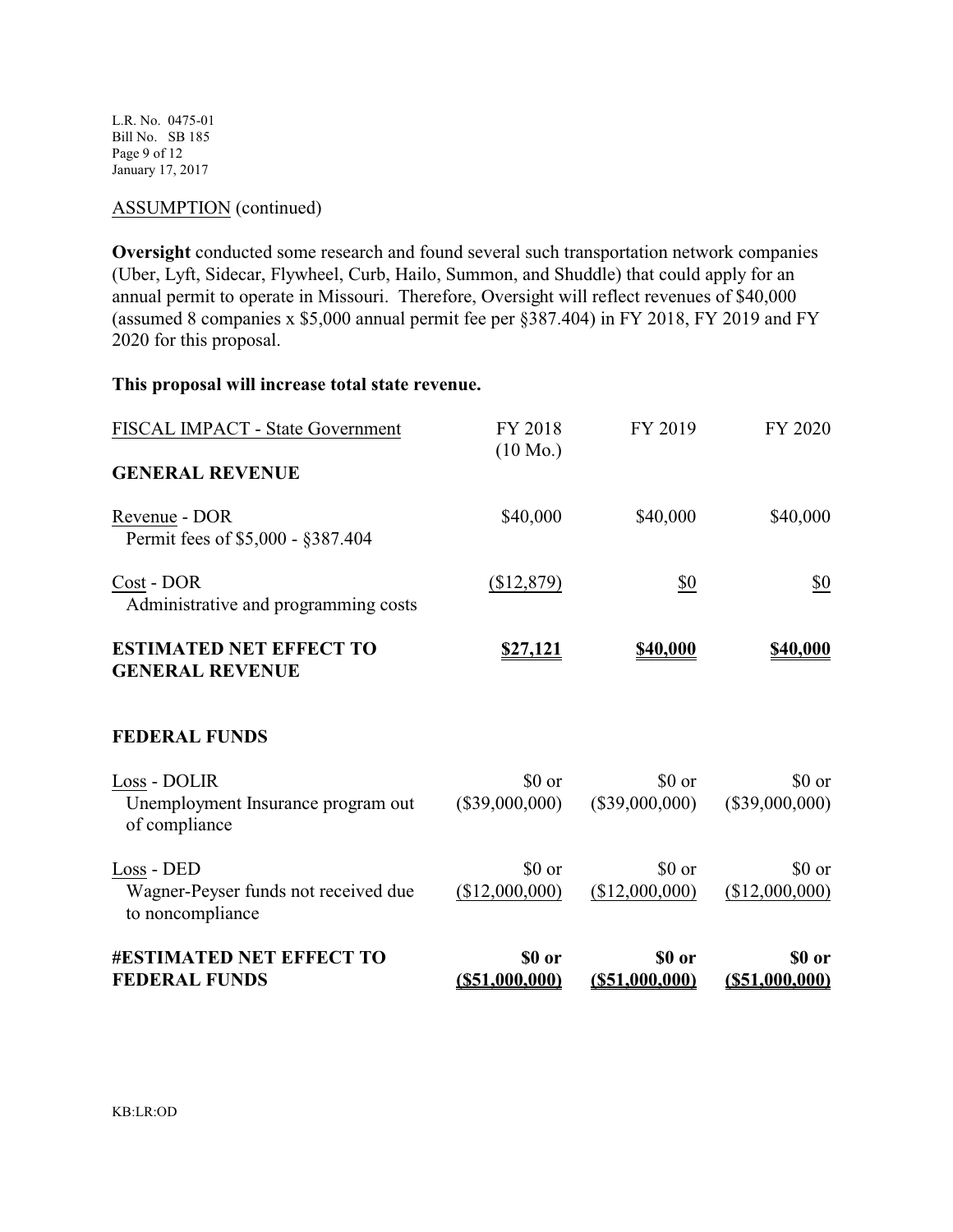L.R. No. 0475-01 Bill No. SB 185 Page 10 of 12 January 17, 2017

| FISCAL IMPACT - Local Government | FY 2018<br>$(10 \text{ Mo.})$ | FY 2019    | FY 2020    |
|----------------------------------|-------------------------------|------------|------------|
|                                  | <u>\$0</u>                    | <u>\$0</u> | <u>\$0</u> |

## FISCAL IMPACT - Small Business

Small transportation businesses could be impacted by this proposal.

There are over 141,000 small businesses (less than 50 employees) covered under Missouri's unemployment insurance system. Because Missouri's UI program is certified in conformity with Federal UI laws, most employers never actually pay the total 6.0% in FUTA taxes due to the credits they receive for the payment of state unemployment taxes and for paying reduced rates under an approved experience rating plan. However, this proposal could cause Missouri employers to pay the full 6.0%, which could result in additional costs of \$917 million per year.

#### FISCAL DESCRIPTION

This proposal enacts a regulatory scheme for "Transportation network companies" ("TNCs"). It provides that TNCs and TNC drivers are not common carriers, contract carriers, motor carriers, taxicab service or association, or for-hire vehicle services. TNC drivers need not register their vehicles as commercial or for-hire.

Transportation network companies may not operate within the state without first paying a \$5,000 annual fee and obtaining a permit from the Department of Revenue, but no per-car or per-driver fees shall be assessed. TNCs must maintain agents for service of process within the state of Missouri.

TNCs may charge fares, but must disclose the fare or fare structure on its website or digital network. If the fare is based on actual time and distance traveled, the TNC on its website shall also provide riders the applicable rates being charged and the option to receive an estimated fare before the rider enters the vehicle.

The TNC's digital network shall display a picture of the TNC driver and the license plate number of the vehicle before the rider enters the vehicle. The TNC must provide a detailed electronic receipt to the rider within a reasonable time following a trip.

TNC drivers shall be independent contractors and not employees under certain circumstances. TNC drivers are not agents of the TNC unless agreed to in writing.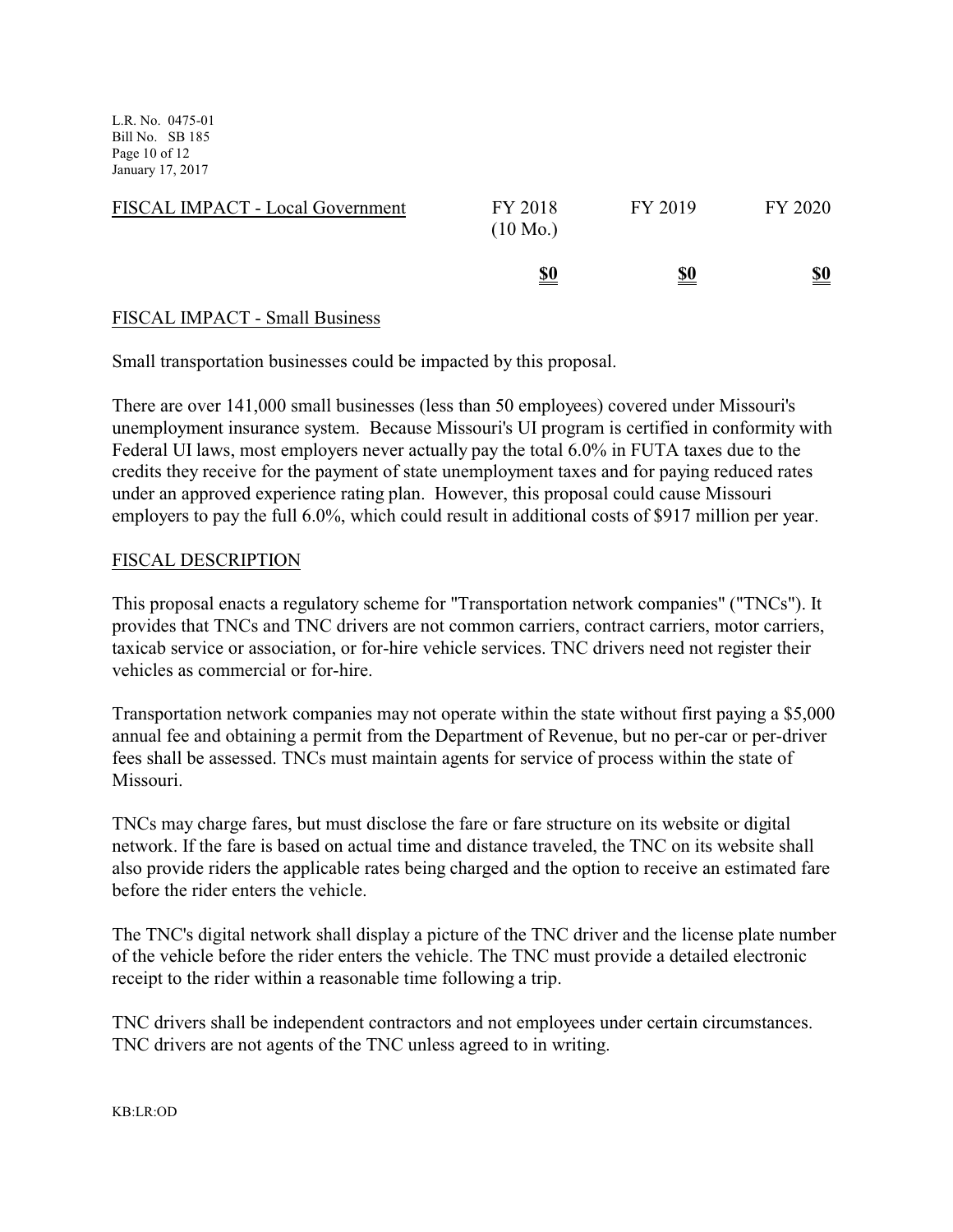L.R. No. 0475-01 Bill No. SB 185 Page 11 of 12 January 17, 2017

#### FISCAL DESCRIPTION (continued)

TNCs must adopt a zero tolerance policy toward drivers using intoxicating substances. This act also requires an investigation and maintenance of related records.

This proposal prescribes driver eligibility requirements, including background checks and registration with the TNC. Transportation network company vehicles must meet Missouri's motor vehicle safety inspection requirements.

TNC drivers shall not solicit or accept street hails. TNCs shall adopt nondiscrimination policies with respect to riders, and shall notify drivers of such policy.

TNCs shall maintain individual trip records of riders for one year following each trip, and individual records of TNC drivers for one year following the end of the TNC's relationship with the driver.

This proposal provides that it is the sole body of law governing TNCs and TNC drivers, and provides that the Department of Revenue may promulgate rules to administer the provisions.

This proposal provides that TNCs shall not be considered employers of TNC drivers unless agreed to by written contract. TNCs must keep the appropriate agencies informed of such contracts and any changes to them.

This proposal provides that the statutes relating to regional taxicab districts shall not apply to TNCs, TNC drivers, or TNC services.

This legislation is not federally mandated, would not duplicate any other program and would not require additional capital improvements or rental space.